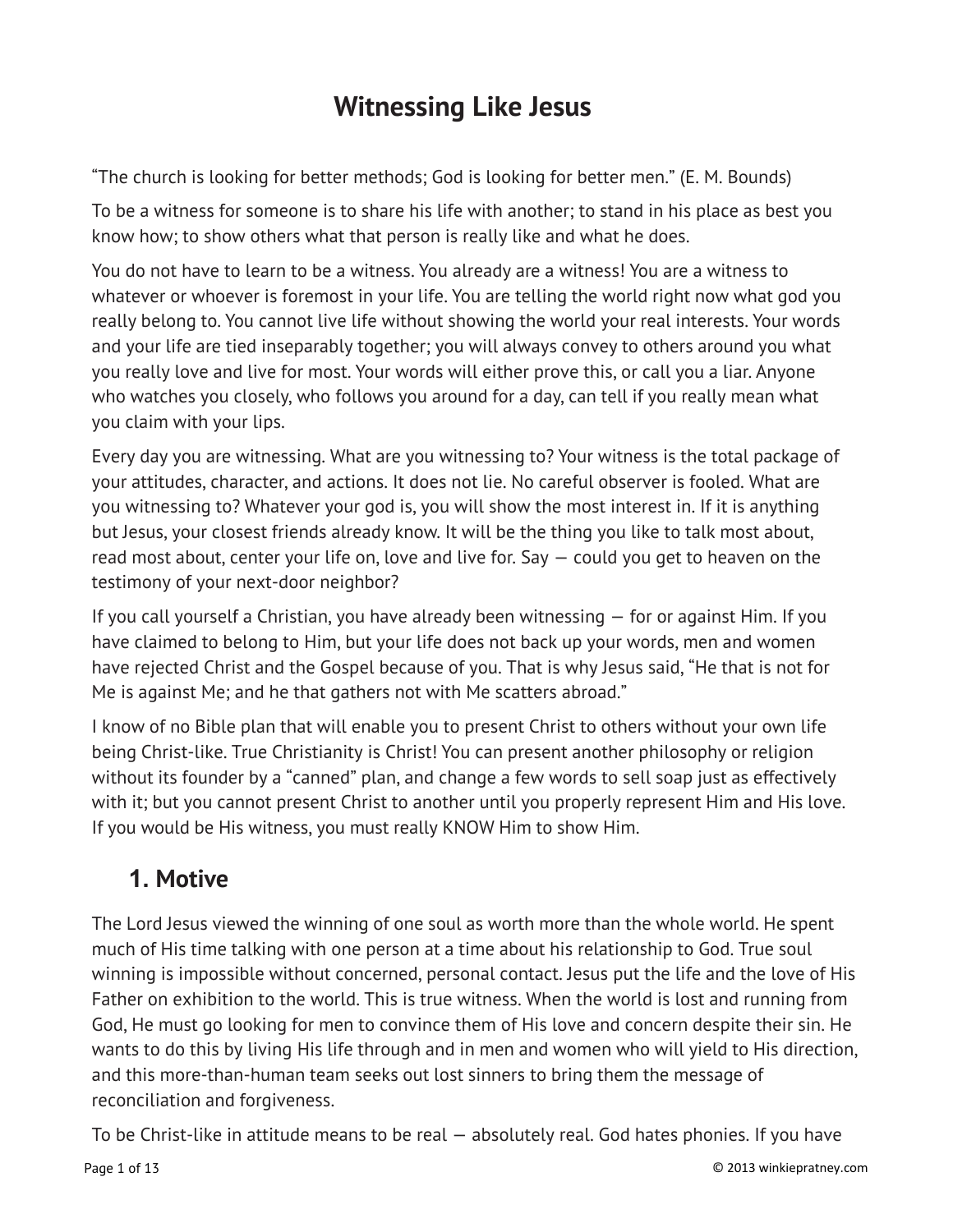any other reason for wanting to witness to others apart from a genuine concern and love for them and for God, forget about trying to "witness." You will do more harm than good. LOVE is the only acceptable motive for the witness — an honestly unselfish concern for the highest good of God and His wayward creation. It involves a level of concern that made even Christ cry. (Matt. 9:36) Love is not primarily something you feel; it is something you DO, and is directly measured in unselfish sacrifice.

Witnessing like Jesus means Christ-likeness in conduct. The world is full of selfish people, who basically think only of themselves, care only for themselves, and live only for themselves. God's new people are to be totally different — they are to live like Jesus. It will do you no good to say to the sinner, "I'm full of sin and iniquity, look only to Jesus!" He has every right to say, "But I can't see Jesus. I can only see you. And if He hasn't helped you, what makes you think He can change me?"

The Lord Jesus said, "As long as I am in the world, I am the light of the world." He is no longer in the world but He is risen and left us as His witnesses. "As My Father has sent Me, so send I you." (John 20:21) "You shall be My witnesses unto the uttermost part of the earth." (Acts 1:8 ASV) To be effective witnesses for Jesus we must live above the world's standards and values, so that unbelievers will take notice and ask us what the secret of our lives is. We must live our lives so that with Paul we can say, "Those things which you have both learned and received and seen in me, do, and the God of peace shall be with you." (Phil. 4:9) Men must be able to be followers of the Lord and us at the same time. (I Thess. 1:6) Think of the victory over sin Paul experienced daily when he could say, "Wherefore I beseech you, be ye followers of me."(I Cor. 4:16) This was no boast; it was simply the statement of a holy life founded upon the witness of the Holy Spirit as the source of his strength. "Be ye followers of me, even as I also am of Christ." (I Cor. 11:1)

God's blueprint of Christian witness for youth is outlined in I Timothy 4:12. There is no real reason why a young person cannot be as effective for God as an adult, provided there is a basic understanding of what is involved and a consistent life. We are to be examples by word (what we say  $-$  speech); conversation (what we do  $-$  actions); charity (why we do it  $-$  motives); spirit (where we do it  $-$  led and directed by); faith (when we do it  $-$  obedience to the word of God); purity (how we do — it a clean channel through which Christ can operate). God is mobilizing youth in this last generation for the mightiest awakening history has ever seen.

Witnessing like Jesus means consistency, the ability to be the same all the time. To be like Jesus, the indwelling Holy Spirit in a humble walk of faith must keep changing us. We are to keep ourselves in the love of God and this is a daily matter.

Christianity is not a set of rules, but a fellowship with a living, loving Person. It is "Christ in you, the hope of glory." (Col. 1:27) In this life of grace and faith, we are to be marked by the sign that sin shall not have dominion over you. (Rom. 6:14) Christianity is Christ; resurrected, real, and bringing to the new living heart peace and power. (2 Cor. 3:18) To keep effective for God three things must occupy our attention if we are to maintain the glow.

(1) We must be CLEAN — Continually turning away from all obvious sinful and harmful indulgence; confessing and being forgiven and cleansed from every sin. Sin as a manner of life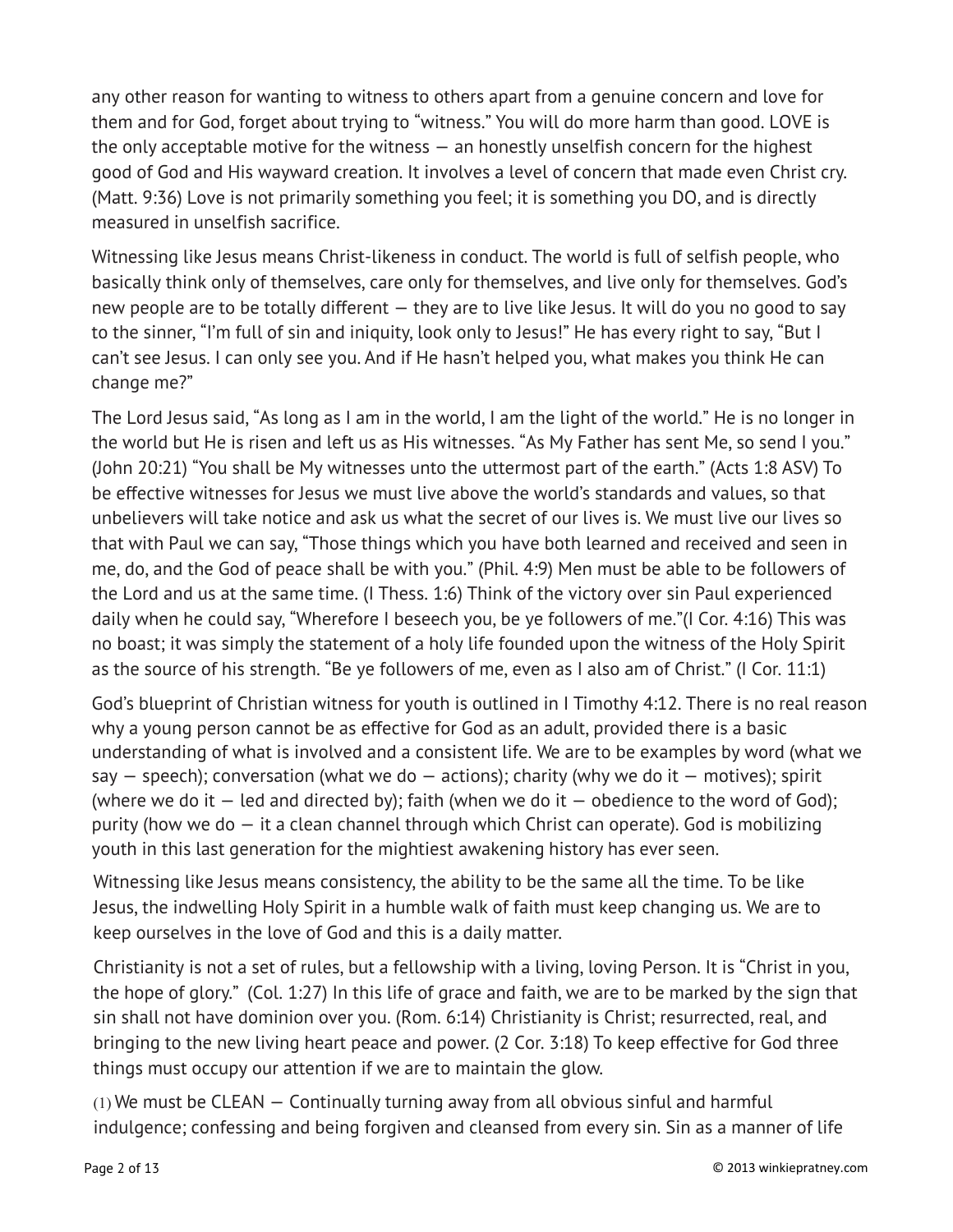is always referred to in the past tense in the Christian. (I Cor. 6:11; Tit. 3:3) The true child of God must take up his cross daily and follow Jesus, (Luke 9:23), and be able to say with Paul, "I am dying daily." (I Cor. 15:31) There is no true salvation without repentance from all known sin at the point of conversion, but sin has a subtle way of working itself into our hearts again unless great care is taken. And Satan paints a pretty picture of the past. It is often so easy to go back, because we have Christ's treasure in earthen vessels. Such a state of retreat brings defeat in which effective witness is impossible. God directs us to "cleanse ourselves from all filthiness of the flesh and spirit, perfecting holiness in the fear of God." (2 Cor. 7:1) We have His promise, "If any man sin, we have an advocate with the Father, Jesus Christ the righteous" (I John 2:1) and "if we confess our sins, He is faithful and just to forgive us our sins, and to cleanse us from all unrighteousness." (I John 1:9) Without this daily cleansing, witness will be worthless. Is it not highly embarrassing, to say the least, to plead with a sinner to give up his sin, when we are holding on to some as well? Salvation is salvation from (not in) sin, and we had better show it in our lives.

 $(2)$  We must be UNCHOKED  $-$  We cannot afford to waste time. The sin of wasted time has trapped more Christian people than any other sin today. Satan knows that no sold-out young man or woman of God would ever deliberately do some gross sin. Knowing this, he works the quiet way. He persuades them to waste a little time on the pretence of relaxation or legitimate entertainment. You cannot tell a vision with too much television. The harmonies of heaven are too often drowned out by the hard rock of the casual radio. Many a soul has gone to Hell as a Christian read his comics. Many a young man or woman has gone down the moral drain with too much time on his or her hands! Every Christian must dare to discard all questionable and unprofitable activities for the warfare of soul winning! "No man that warreth entangles himself with the affairs of this life, that he may please Him who has chosen him to be a soldier." (2 Tim. 2:4) Many things do not seem sinful in themselves, but we may find ourselves so hung up in them that time is crowded out for Christ. This is what Jesus meant by the parable of the sower: "The cares of this world, and the deceitfulness of riches, and the lusts of other things entering in, choke the word, and it becomes unfruitful." (Mk. 4:19)

The use we make of our lives in Christ is largely up to us. There are all kinds of vessels in a large house — gold, silver, wood, and clay. If we are willing to purge (thrust out, clean out) ourselves from what is unworthy or unclean, we shall be "vessels unto honor, set apart, meet (highly useful) for the Master's use and prepared unto every good work." (2 Tim. 2:21) We must cut off every excess weight, put priority on the things that count most and conserve the cream of our time and energy for that special task Jesus has set us.

(3) We must be CHRIST-DEPENDENT. Jesus is our power, our strength, and our wisdom. Salvation is an impossible thing — but with God all things are possible! Jesus said, "Without Me, you can do nothing." (John 15:5) Where can you get the wisdom necessary to lead souls out of darkness into light? In Him is hid all the treasures of wisdom and knowledge. (Col. 2:3) Hebrews 12:1-2 sums up the secret of spiritual victory: "Let us lay aside every weight (be unchoked) and the sin which doth so easily beset us (be clean, especially from that particular form of sin you find the strongest temptation to) and let us run (steadfastly, determinedly, doggedly keep on running)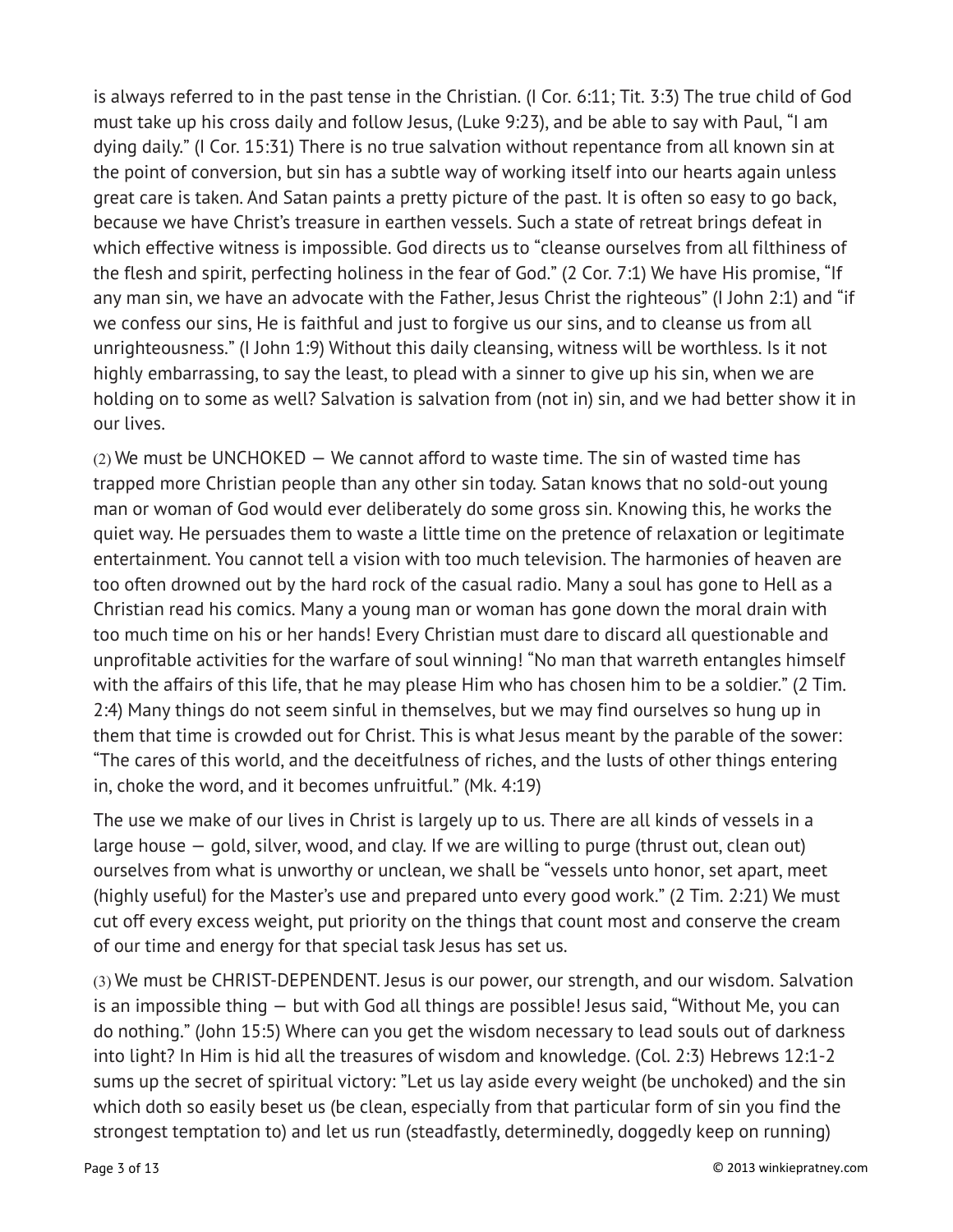the race lying before us, looking unto Jesus, the Author and Finisher of our faith!" This is simple to say, very difficult to learn, but astonishing in power. Jesus Himself is the secret of power over sin. Jesus Himself. His love. His Presence. His power! You can't fight sin in your own strength. The more you struggle with it, the greater its power grows over you. But you may look to Jesus and experience instant deliverance! No definition of power over sin will work for you until you learn to extract power from your Savior. Looking unto Jesus!

God commands: "Don't be a mass-product of this age; but let God renew your mind and transform (transfigure) your life." Christ looked to His Father and He was transfigured so that His face "did shine as the sun, and his raiment was white as the light." (Matt. 17:2) The same word is used in 2 Cor. 3:18 where "We all, with unveiled face beholding for ourselves as in a mirror the glory of the Lord, are being (continually) transformed (or transfigured) into the same image, from glory to glory, even as from the Spirit of the Lord." Christ, personally revealing Himself to our minds and spirits through the Holy Spirit, will keep us safe and change us continually closer to His own image.

We are the only Bibles this careless world will read. We are the sinners' gospel; we are the scoffers' creed. We are the Lord's last message, given in deed and word. What if the type is crooked? What if the print is blurred?

## **2. Mission**

"Every Christian a missionary; every non-Christian a mission-field."

People fall into three basic classes of Witness: two kinds of sinners, and other Christians. To know how to witness effectively, you should have a basic understanding of your mission-fields, their likes, feeling, excuses, and how to recognize them. The following will help:

**(1)** Careless — key: concern (No apparent concern, conviction or care about Christ or the Gospel)

## **SIGNS:**

Life is basically both selfish and dishonest. No obvious concern or thought of God. Little or no sense of the wickedness and danger of sin. Little or no awareness of God's feelings about his life. Unaware of the terrible destiny he is forging for himself.

### **FEELS:**

Boredom, lack of purpose, vaguely dissatisfied with self, at times lost

## **NEEDS:**

Happiness that lasts. Meaning and purpose in life. Security, accomplishment, and love.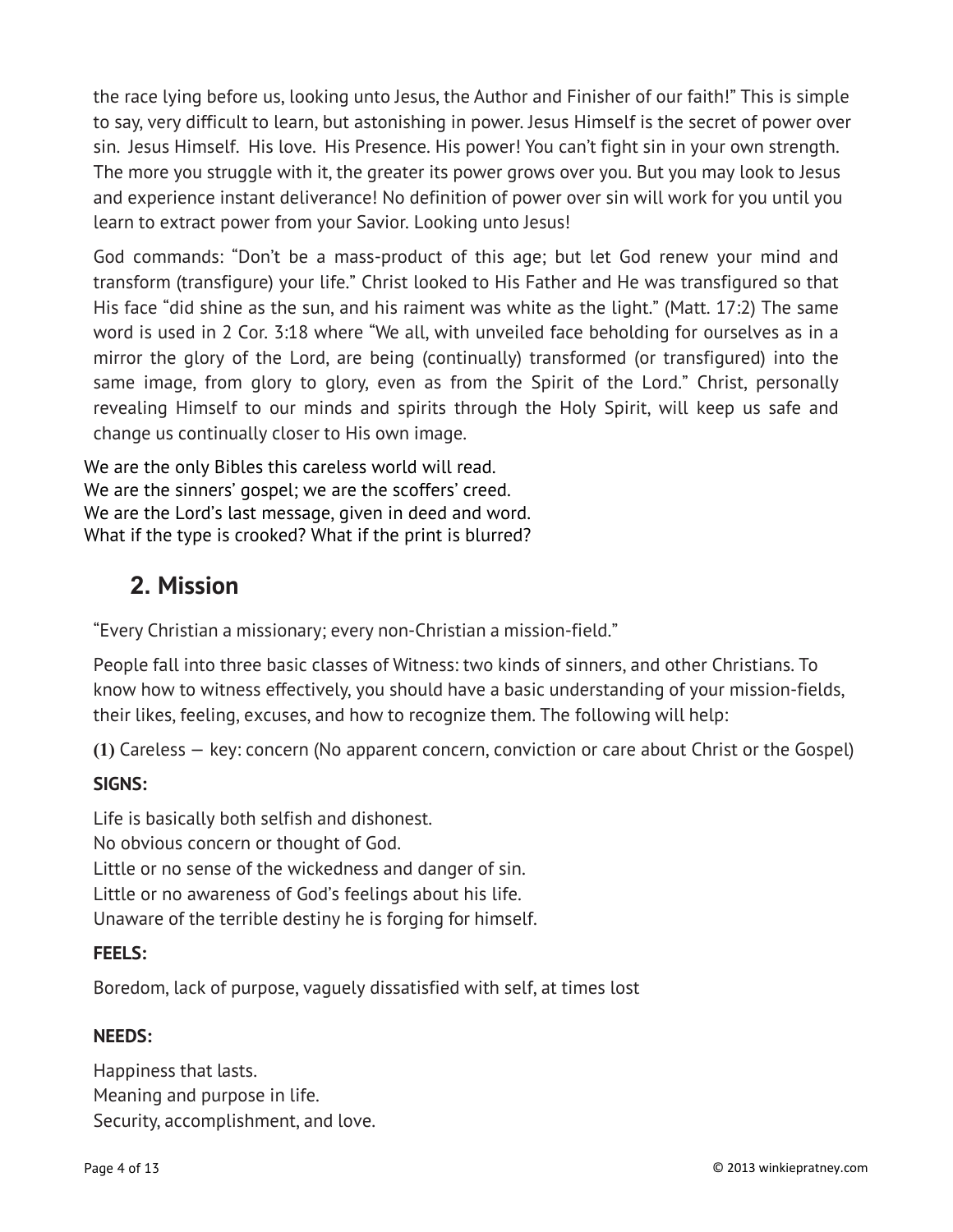### **BASIC PROBLEMS:**

The careless man is so used to living in sin and moral darkness that he is actually unaware of the full weight of his guilt and responsibility. His sin usually stops him from honestly seeking God, and he has nothing in his daily life to bring Christ's claims on him, or his own guilt to his attention, unless some great problem or tragedy crosses his path. Someone must go to bring him the light of God's Word, remind him of his responsibility, and direct him to Jesus Christ. It will be almost useless to say, "believe" to the un-convicted sinner. You might as well ask the devil to believe. He must first be awakened to his true state, see the hatefulness of his sin, and be challenged to forsake it. This is our greatest task. (Acts 26:18)

### **BASIC QUESTIONS:**

What do you mean, "sinner" or "be saved," and so on? "Why should I?"

**(2) Convicted** — key: challenge (An awakened interest in God; conviction, but no conversion)

### **SIGNS:**

Still basically selfish, often religiously so. Life marked by motives of hope of reward or fear of punishment, not love. More concern for himself and his ultimate destiny. Some sense of the evil of sin and its consequences. (This is more or less intense according to the moral light he has.) Awareness of God's reality, and certainty of judgment to come. Selfishly attempts to "earn" favor with God — good deeds, etc.

### **FEELS:**

Worry, fear, guilt, according to understanding. Inner conflicts and tension.

### **NEEDS:**

Forgiveness, peace, deliverance from sin and bondage. Assurance of salvation.

### **BASIC PROBLEM:**

The convicted man either wants forgiveness without repentance or deliverance from sin without surrender to Christ's absolute control. He wants life from God without first of all experiencing death to his own selfish way of life and plans. He wants Christianity without a cross or a cost. He wants to save his life without first of all losing it to God.

### **BASIC QUESTIONS:**

"Who can help?" "Why do I have to give up everything?"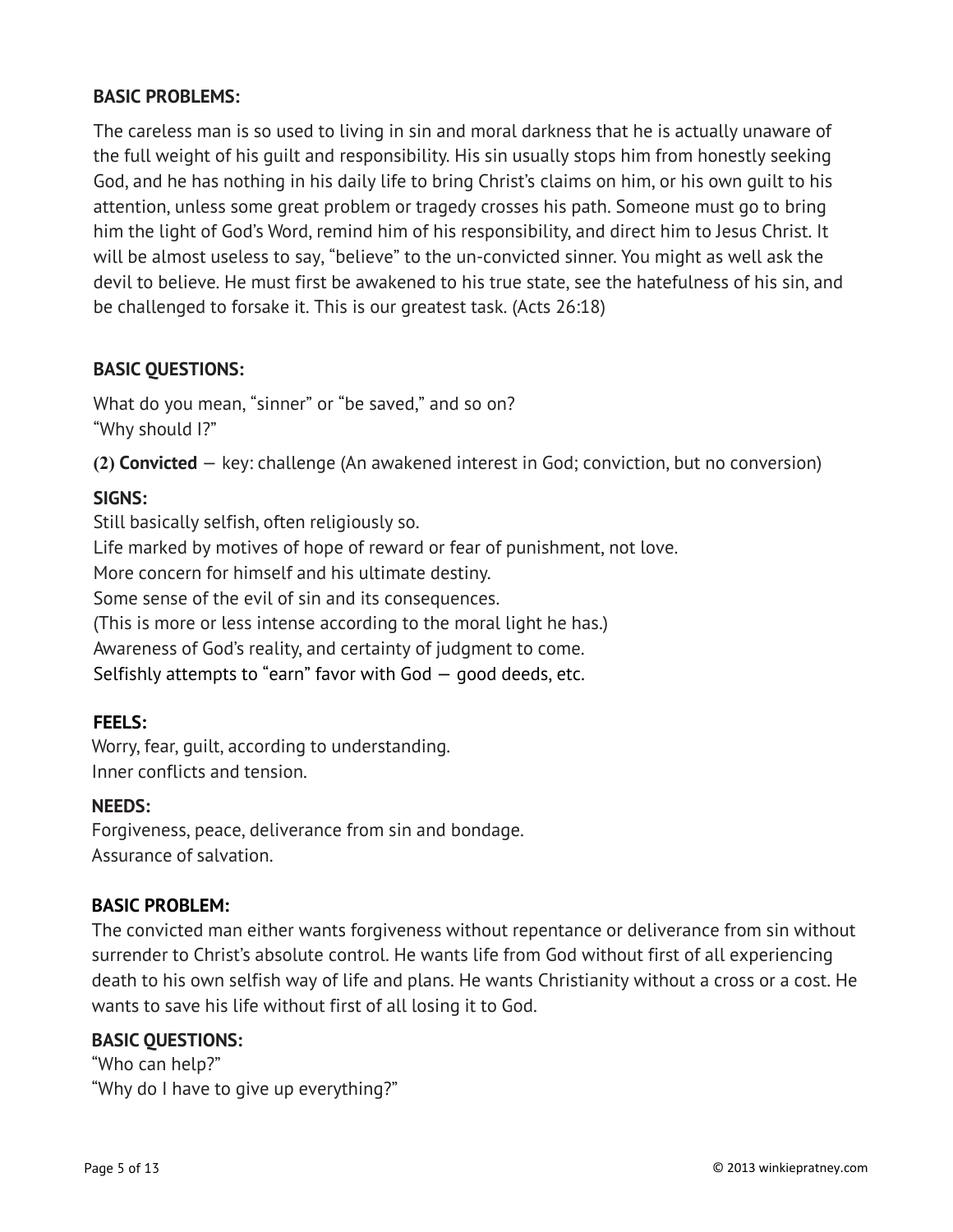**(3) Christian** — key: encourage (Genuine surrender of self to Christ; basic motive of love)

## **SIGNS:**

Ultimate change in purpose from selfishness to love.

Increasing concern for the happiness of God and others.

True sense of the awfulness of sin and its bitter end.

Real contact with God, and practical experience of His love.

Constant desire for changes for the better in him self and others.

Development of the gifts and graces of God in his life.

## **FEELS:**

Joy (clean conscience), peace (heart right with God), concern for others.

## **NEEDS:**

Instruction, fellowship with other Christians, opportunities for witness.

## **BASIC PROBLEMS:**

To learn the most effective way to share his faith with others in the shortest possible time. To discover God's will in his daily walk before Him.

To find God's ways of dealing with the daily situations, problems and temptations of life. To do his best to help destroy the work of the Enemy.

He needs encouragement and trials to make him both firm in his commitment and resistant to the pressure of evil.

## **BASIC QUESTIONS:**

"How can I do this?" "Where should I be?" "When should I do it?"

Every person you meet will be in one of these three basic categories. You must adapt your instruction to them, with the appropriate challenge that will fit their need.

To recognize which of these classes a person belongs to, and to know how to share with them, will be the great study of your life in soul winning.

Use in conjunction with "These Are The Facts"

## **3. Message**

## **Essential Facts For The Careless**

God loves him, and he is made in God's image.

He is made like this, to be able to choose intelligently, and live unselfishly.

All happiness depends on each moral being doing this, instead of living selfishly.

There are only two basic means of control: By force or by free choice in response to motives, reason and direction presented to the mind and will of a moral creature. God created man to be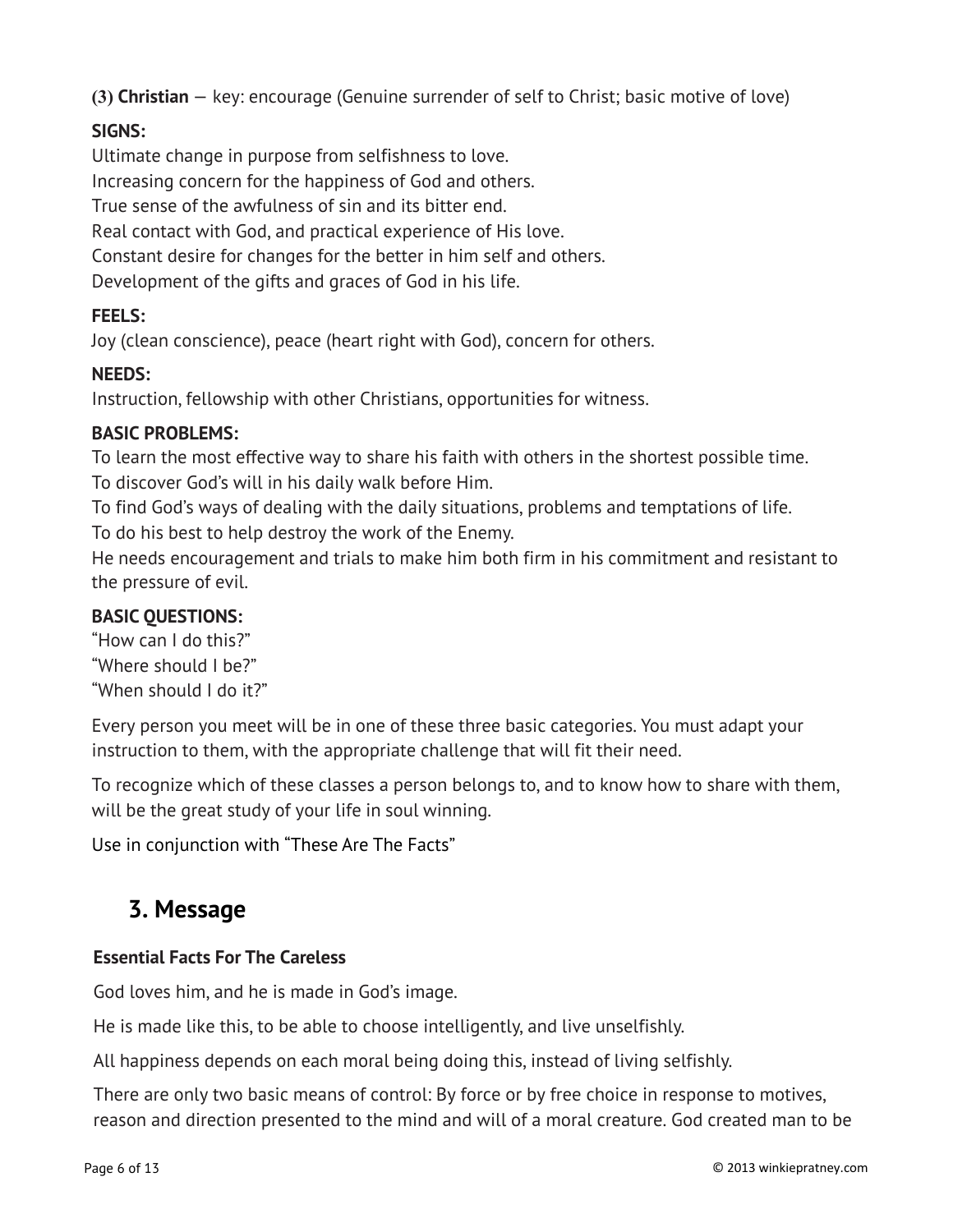ruled by the latter. Because of this, he needs government to guide and direct him into making the choices that will be the most wise and bring the highest happiness to the universe of which he is a part. When he must make a decision involving his own life and others, he must have an authority he can refer to for the wisest decision possible.

GOD has a right to be the ultimate authority, and therefore the ultimate Ruler of all men. His right does not come from the fact that He made us, or even that He loves us best. His right rests in the fact that we *need* guidance, direction, and ultimate authority. And God is the only One who is best qualified for the task. His qualifications rest on the fact that:

- a) He is everywhere present to observe all actions of the universe.
- b) He knows every fact in existence fully and perfectly, having perfect wisdom.
- c) He has at His disposal endless power and energies to help and direct men or enforce right.
- d) He is the only example of perfect justice and completely unselfish conduct in the Universe.

These qualifications both oblige Him to rule us, and oblige us to obey Him. To refuse to do so is unintelligent, dangerous to the Universe, destructive of the happiness of others, and deserving of punishment. Selfishness is thus the essence of sin. All men know it is wrong in itself. Selfishness denies God's right to be God, ignores the happiness of others except as it contributes to the sinner's own happiness, and if left unchecked would ultimately destroy the Universe. Because selfishness is an infinite evil, God had to assign an infinitely great penalty for committing it. This penalty is endless death, much like the death sentence in human government, but on an eternal scale. If a man insists on breaking God's guidelines for happiness, God must curb his rebellion by sentencing the sinner for the highest good of the Universe. It cuts off the sinner forever from the Universe in which he has refused to live intelligently, and brings him an endless agony equal in measure to the guilt he has incurred. This terrible sentence of judgment and death grieves God, but He may not wisely suspend it without harming the universe, unless a substitute is found for the penalty that will still satisfy justice and the rebellious sinner will meet certain conditions of pardon.

### — for the **CONVICTED** —

God, in loving wisdom and infinite kindness, found a way to restore a man caught in the web of selfishness! He has contacted man in two amazing ways:

(1) By *indirectly passing* on His offer of pardon and the conditions of it through men He found who were willing to seek Him, find Him, and love Him. The basics of this message are in a unique collection of books called the Bible. It describes why God made man, what He intended for him, and what has happened through sin. The most astonishing part of its message is that despite man's rebellion, refusal to seek his Maker, persistence in selfishness, and deliberate rejection of God's appeals to live rightly, God still loves man and is not bitter towards His wayward creation. God is terribly grieved, and longs to restore him.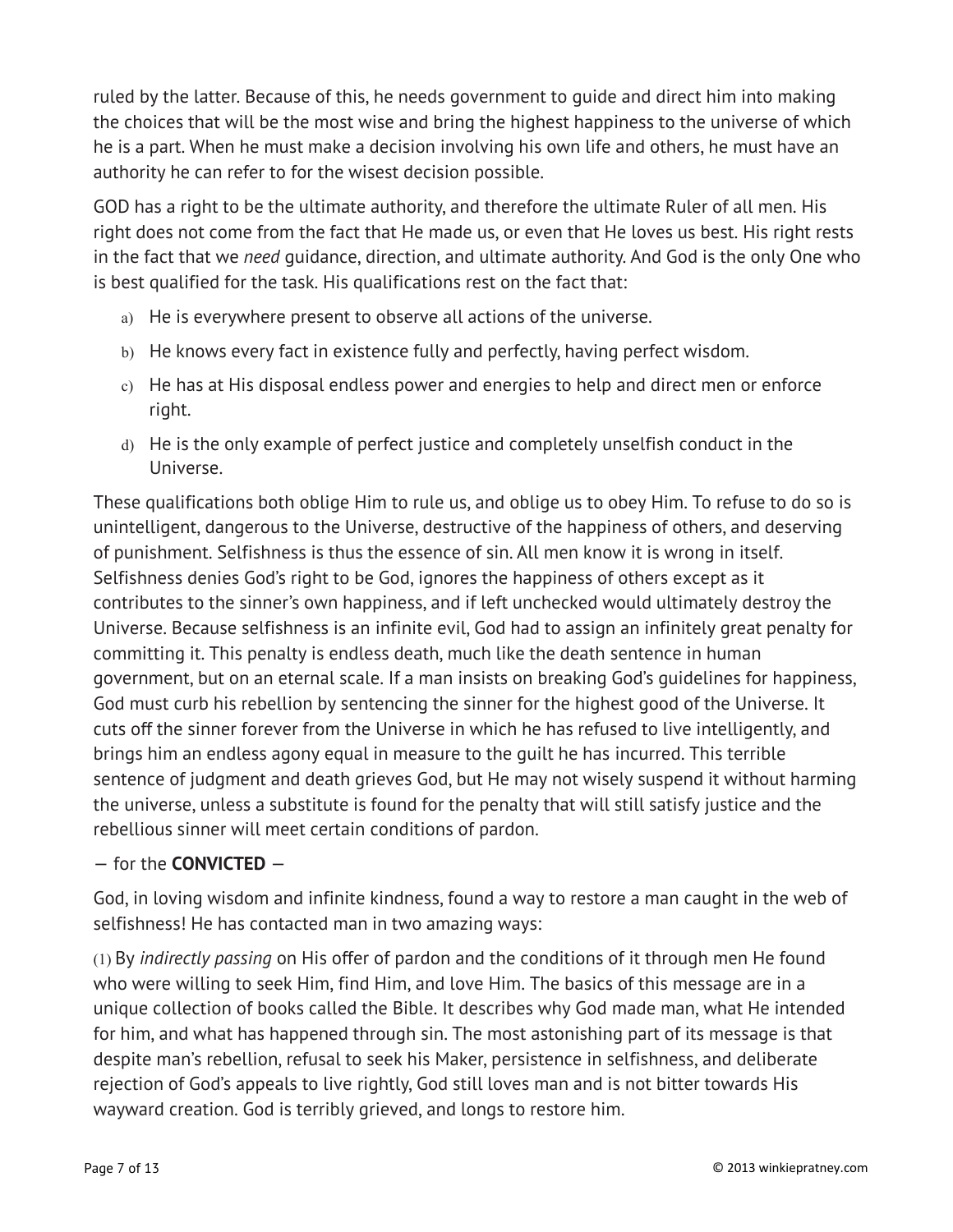(2) By *directly* meeting men in person. The most amazing of all these contacts occurred about 2000 years ago, splitting history in half. God Himself became like His creature man, and lived among us for 33 years to show His care and concern for our race. God came in human flesh as Jesus Christ. He was born uniquely, lived incomparably, died prophetically, and rose again from the dead triumphantly.

His earthly mission was threefold:

- (l) To show us what our Maker was really like.
- (2) To show us how we were supposed to live.

(3) To die an agonizing death out of love for us, as a substitute for the penalty of our sin.

Now God can offer forgiveness, full pardon, and restoration to His family on two conditions:

**(1) Repentance** — That the sinner is willing to forsake his previous selfish way of life, whatever the cost to his plans, his pride, or his public image before men.

**(2) Faith** — That he is willing to (from that point on) trust Jesus Christ as his Substitute for the penalty of sin, and love and obey Him as Lord and Master forever.

This surrender is one of the *heart* (the ultimate choice) and centers around one particular point of obedience. This is usually the one thing the sinner is most unwilling to do. When this is yielded, a transforming climax from selfishness to love occurs, which the Bible calls being born again, (John 3:3) or salvation.

## **4. Method**

In most witness, daily contacts with others will create the chance for a personal word. As you show the fruit of the Spirit and live the life of Jesus Christ in you, His Spirit will draw those who need help across your path. Ask God for this. Your task is to be alert to see them and be ready to help them.

Don't try to scheme how you will lead talk around to spiritual things. Honestly, sincerely be concerned about *them*. *Listen*! Find out their real problems and needs. If you try to keep in mind some canned plan or presentation, they will sense that you have something on your mind that isn't related to what they are saying  $-$  in other words, they may think you don't really care about them at all. If you listen carefully, God will show you their point of need, and also what needs to be surrendered for salvation.

The best way of bringing their attention to Jesus when the opportunity occurs is to raise a question at a point of interest. This was Christ's way of witness. He either created a situation that made the other person ask a question, or directly asked one Himself. They were always loving, geared to the sinner's basic need, and never offensive. It was a question that could not be answered with a yes or a no and created interest for further ones. He answered these in the same way, encouraging the sinner to open up his problem, face his sin, and give Him their trust. Here are some that have been used with effect by others: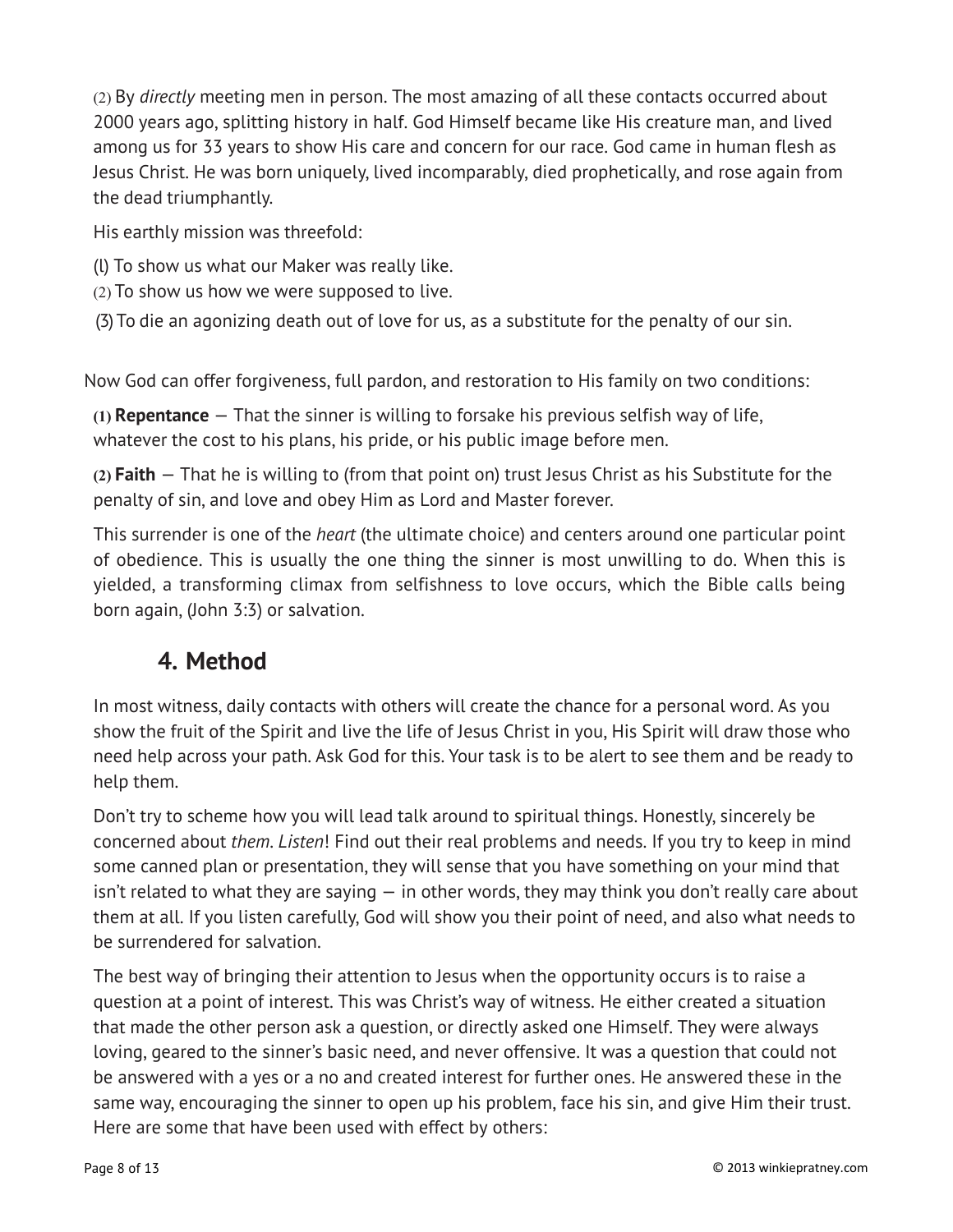"Have you ever seriously considered Christ's claims on your life?"

"Are you interested in spiritual things?"

"Have you ever thought about becoming a real Christian?"

"If someone were to ask you, 'What is a true Christian', what would you answer?"

"Have you ever personally discovered Jesus Christ, or are you still in the process?"

"Do you think it is possible to know for sure before you die that you are going to Heaven?

"How did you personally give your life to Christ? (For a sinner posing as a Christian)

"Some day when you stand before God, what reason are you going to give Him as to why He should let you into His Kingdom?"

**Fear** in witness is created by 3 basic factors:

- (1) Inadequate training or preparation
- (2) Self-consciousness from insufficient prayer or concern for the other person
- (3) Not knowing what might happen when the truth is presented. A vast load lifts off the mind when you realize there are only 5 basic attitudes a sinner can adopt when witness occurs:

**1. Indifference** — The worst attitude! Prayer, care, a loving but firm warning from the Word of God coupled with an invitation to further consideration is your only tools here.

**2. Curiosity** — A sign of an awakened hunger for reality or further consideration. Present as simply as possible God's claims on his life. Use love, smile at yourself now and then, but be in firm and concerned earnest. Ask questions to make sure they understand what you say.

**3. Hesitancy** — Often a sign of sin being exposed. If questions come here, use them to center back on his personal responsibility to God, answering them as briefly as possible. If you feel they are only some kind of excuse, show them you understand it is just an excuse and that in giving it they are not sincere. For example: "How do you know God isn't just imagination?"

"You are giving the same kind of excuse I did when I lived for myself... I knew God was real all the time, but I didn't want to live for Him and I found it more convenient to deny His reality than to answer His claims on my life."

"Yes, but He might only be real to you; He's not real to me!"

"Of course He is not real to you; He never will be as long as you keep on serving and living for yourself. You only find He is real when you quit living in sin and honestly face His call."

 **4. Acceptance** — Usually a sign that the person has already been dealt with by the Lord for some time beforehand. Check very carefully to make sure that they fully understand what they are doing. (Do not witness to those on drug or alcohol highs, unless specifically directed!) Make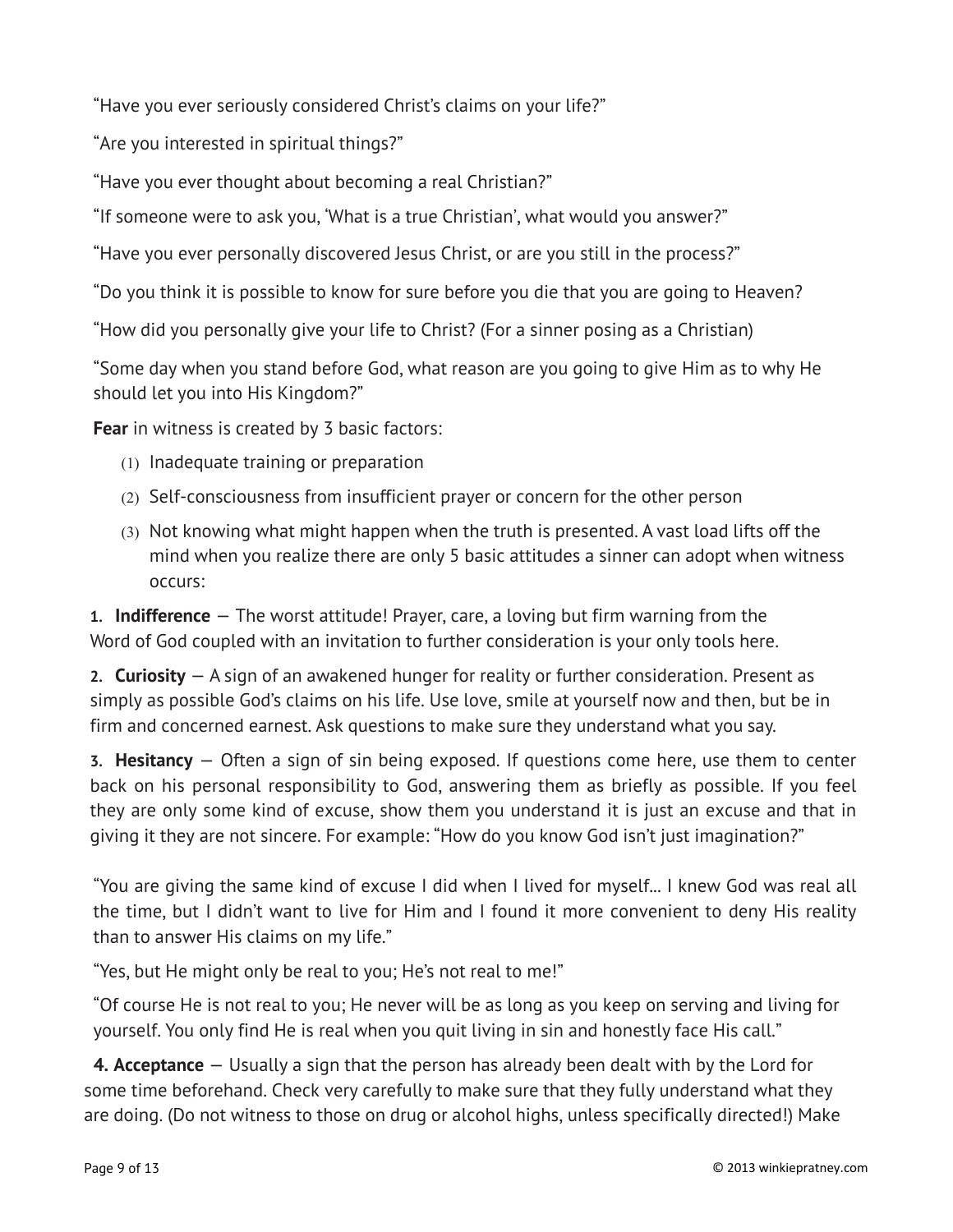sure they have counted the cost of total surrender to Jesus. Be suspicious of quick decisions made without question and without signs of struggle, surrender, or resultant change after prayer.

**5. Rejection** — When the truth is fairly and fully faced, the cost counted but finally rejected. They should first fully under- stand what they are doing to God's offer of mercy and love and what they are choosing forever as their final destiny. Show your grief and concern that they have thus chosen. Sometimes a final clarification has brought home the terrible finality of rejecting Christ and His Gospel, and the soul has at last surrendered.

## **5. Man — Blowing Up Barriers**

When the truth comes home in power to the heart of the sinner, prepare for barriers of defense.

They usually take one or a combination of these four basic forms:

(1) **Mental** — Argument — Don't argue back! Answer by raising a further question like:

"What evidence do you have for that?" Or by further defining what you have just said. Answer with *facts*, don't raise your voice, get angry, or sarcastic, or ridicule him. If you know he is making an excuse, smile and point that out. Stick to the basic points, keep pressing them home and don't get side tracked by his smoke-screens.

(2) **Physical** — Attack — You may be physically assaulted in your witness for Christ. This is rare in countries with Christian backgrounds if your witness is not offensive or belligerent, but it may happen. In this case, you are under direct command to "resist NOT" evil. (Matt. 5:38-48, 10:34-39; Rom. 12:21; Tit. 3:2; Col. 3:13; Eph. 4:2) You may not be able to control your feelings of hurt or anger if this happens, but you can cry out inside to Christ to help you make the right choice and not hit back, This is showing true love.

(3) **Social** — Avoidance — This is one of the most common barriers. Let your witness strike home, and the sinner will try to steer clear of you. Don't trail them around if this is happening. Just happen to be there at key times. It is not really you they are trying to hide from, it is *God*. They may avoid your words and eyes, but you might be able to get across to them that they cannot avoid your love and prayers. (Jn. 3:16-21, 12:44-48)

(4) **Spiritual** — Assurance — They may assure you that they are already saved; they belong to a good church; they have their own religion, thank you very much! You can clarify the religious sinner's stand before Christ by asking them about the events leading up to the time of their conversion and what took place. Point out the essential difference between a true Christian and a religiously selfish person. Missing in the latter, of course, is a true devotion to Jesus Christ and the Christian love that marks the unselfish life. This is the hardest kind of barrier to crack because often the front is strikingly similar to true faith. Use the appropriate "Counterfeit Conversion" tract.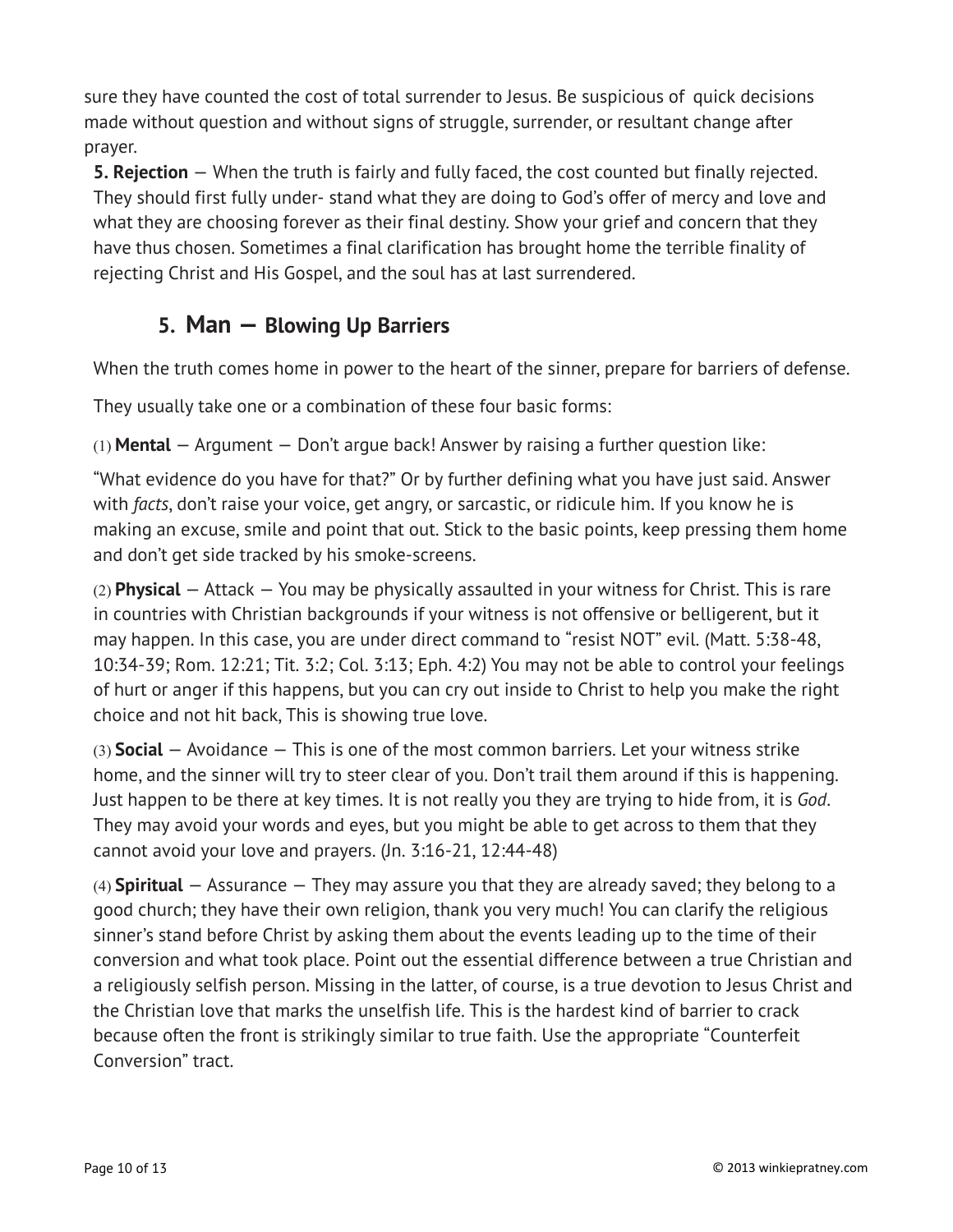#### **Excuses Of Pride**

Sinners invariably make excuses to cover their rebellious hearts. You must tear away these excuses or they will hide from reality behind their refuge of lies. Try the following:

#### For "**FEEL**" excuses:

(1) "I don't feel like accepting Christ right now."

(a) "Feelings follow right choice. God wants you to *choose*, not try to feel."

(2) "I don't feel ready to do it just yet."

(a) "You don't have to feel ready to come to God. You can't feel any better or more ready until you do what God asks of you — give Him your heart. Every breath you draw, every heartbeat without doing the thing God *requires* you to do, only makes you a greater rebel in the sight of God and further diminishes your chances for mercy."

#### For "**WILL**" excuses:

(1) "I'm willing to give my life to Christ, but I can't!"

(a) "What do you mean you 'can't'? If you will truly choose, God will do the rest for you. He can solve every problem, forgive any sin, and help you face any situation. There is nothing stopping you from giving your life to God, but your own will." (2 Cor. 8:12)

(b) Find out if they think they are unpardonable. If they feel the weight of sin, they might think they have been too bad to forgive. When the "unpardonable sin" (final rejection of the Holy Spirit's work) has been committed, all desire to choose for Christ vanishes. The very fact they are under conviction proves this has not happened. (Is. 55:6-9)

(c) Make sure they are not bound by satanic powers. Ask them if they have ever played with ouija boards, spiritism, or satanic powers. You might have to make specific prayer to release their minds from the bondage of the devil. (2 Cor. 4:2-4; James 4:7; 1 Jn. 4:4)

#### For "**THINK**" excuses:

(1) "I don't think I can… (repent, believe, forgive, confess, etc.)"

(a) "Do you *want* to?" If they will choose to, without much feeling or clear understanding as to the "How" of God's control, get them to pray right then and there. Ask them to pray, "Lord, I would surrender, but I don't think I can…" If they will only ask honestly, God will meet them in powerful conviction and provide all the necessary power for deliverance.

Not all men can be given the same directions. A general pill cannot cure all ills. It is the Holy Spirit's task to customize the witness to the situation at hand. This means that for every person there will be a different message, although each will follow a general *pattern* of instruction, with God the Holy Spirit outlining and underscoring certain points that will most cut home into the sinner's heart. What you say to sinners may vary, but whatever is said, you should *not* give him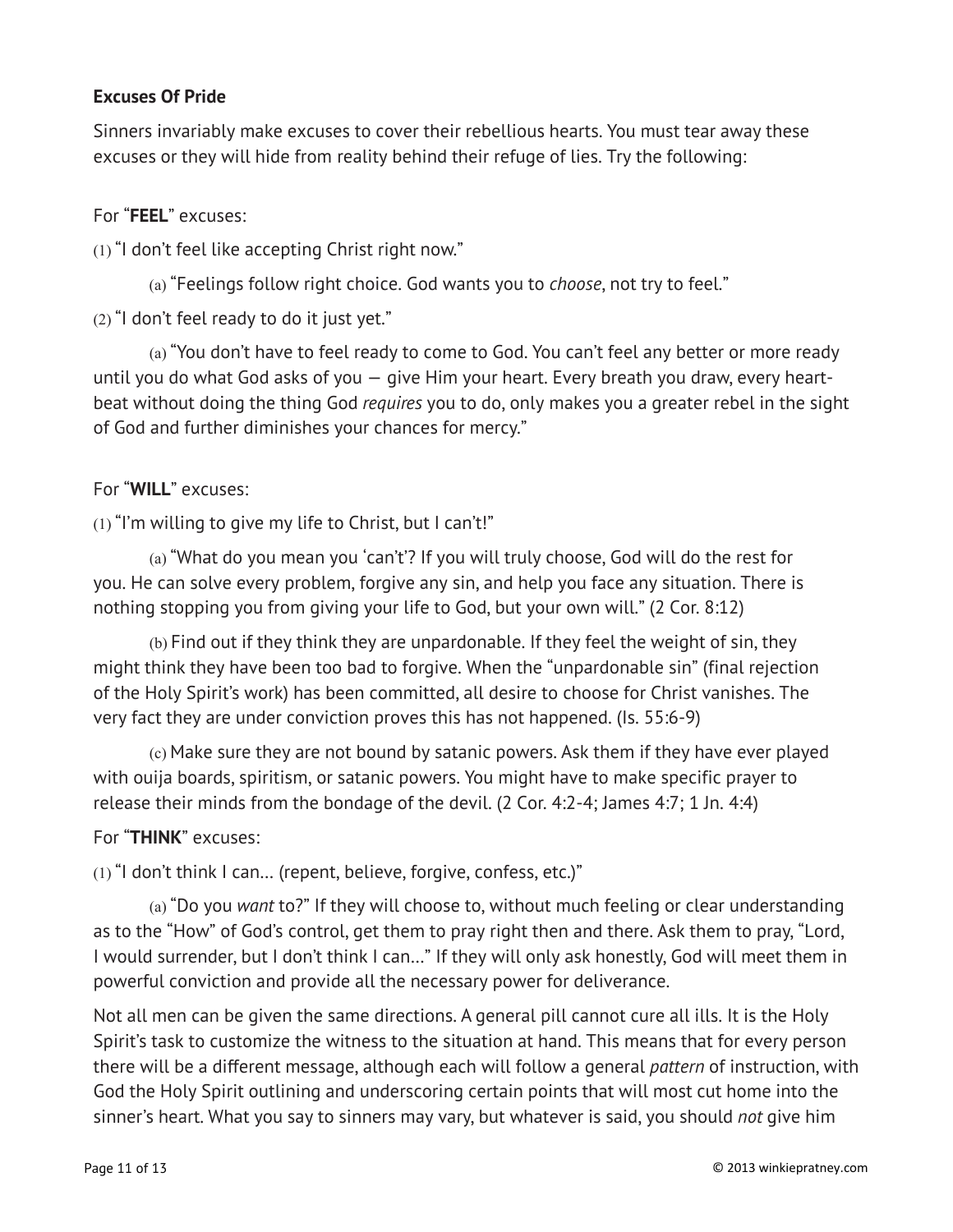any directions that:

- (a) Are *incomplete* and leave him without a clear picture of what God requires him to do. He should be fully ready to die and meet God the moment after he follows your instructions.
- (b) Nor any instructions that do not include a complete and total change of *heart*, in turning *from sin to Christ* out of *love*. In general you may give the sinner any direction, and tell him anything that will include a change from supreme selfishness to surrender to Christ as Lord and King as well as Savior from sin. The Holy Spirit will help you search out the excuses and hiding-places of the sinner's deceitful heart, to pull him out of his darkness and draw him to submit his heart to God. Find his main "God". If it is not Jesus Christ, challenge him to forsake it and give his heart to the one who made him, loves him, and cares for him.

#### **Convicted — But Not Converted**

There is always some reason for a convicted sinner not yielding to God. You must find it, bring it out, and deal with it. Many times they know what it is, but try to hide it from you. Other times they are self-deceived and will not see the reason. Ask these questions:

"Have you done something wrong you are not willing to make right?"

"Is there something you are not willing to give to God?"

"Is there an idol in your life you are not willing to forsake for Christ?"

"Has someone hurt you that you are not willing to forgive?"

"Did you do something in the past you don't want to confess?"

"Are you prejudiced against some person?" (Christian with a poor witness?)

"Are you waiting for God to do something before you will?"

"Do you think you have committed the unpardonable sin?"

"Have you been playing with spiritual powers outside of Jesus Christ?"

If you meet hesitation, confusion, or silence on any of these, and you can probe deeper. Usually it is on just *one thing* God strives with the sinner to yield. The moment he gives in, just because God asks him to, true conversion begins. Sinners often ask, "Will I have to give up…?" (Some pet sin or idol) Tell him plainly, "Yes." It is probably the only thing they have to give up, because it is their god. Don't yield an inch to make it easier. Give him all the promises of Christ for provision and power, but if God is dealing with him on one point, don't compromise or pass it by, or he will get a false hope and a sham experience. Jesus didn't give in with the rich young ruler although He loved him. If the young man had been allowed to keep the god of his possessions, he would have felt relieved, called himself a true disciple, joined the church and *still* gone to hell. Don't try to make it easier than God has.

Help him through to Christ by suggesting what he should honestly tell the Lord: "Lord Jesus,